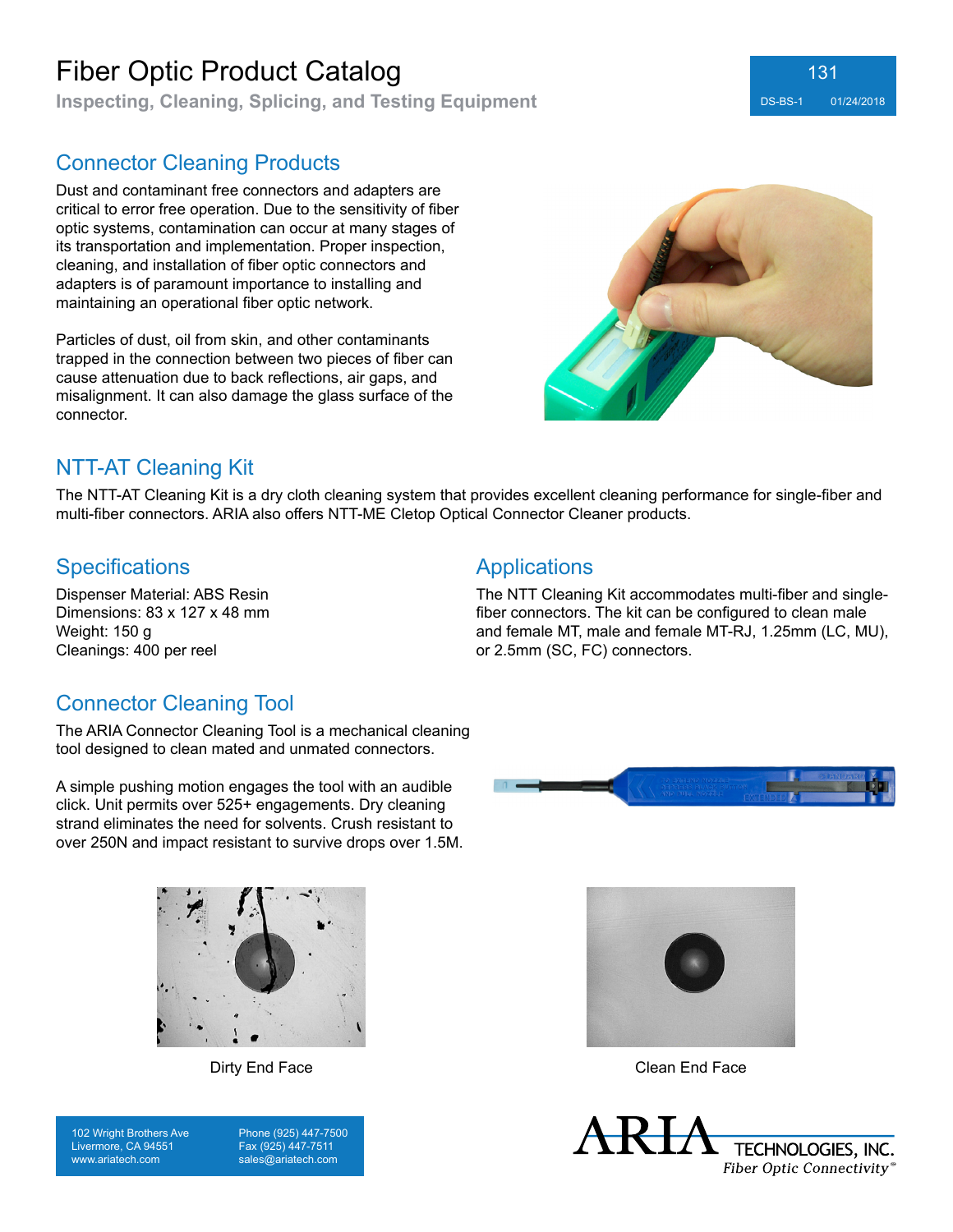**Inspecting, Cleaning, Splicing, and Testing Equipment** DS-BS-1 01/24/2018



### Connector Cleaning Products

102 Wright Brothers Ave Livermore, CA 94551 www.ariatech.com

Phone (925) 447-7500 Fax (925) 447-7511 sales@ariatech.com

In a study conducted by NTT-Advanced Technology, 80% of network owners (blue) and 98% of installers (gray) reported that issues with connector cleanliness and contamination were the greatest cause of network failure.



TECHNOLOGIES, INC. Fiber Optic Connectivity®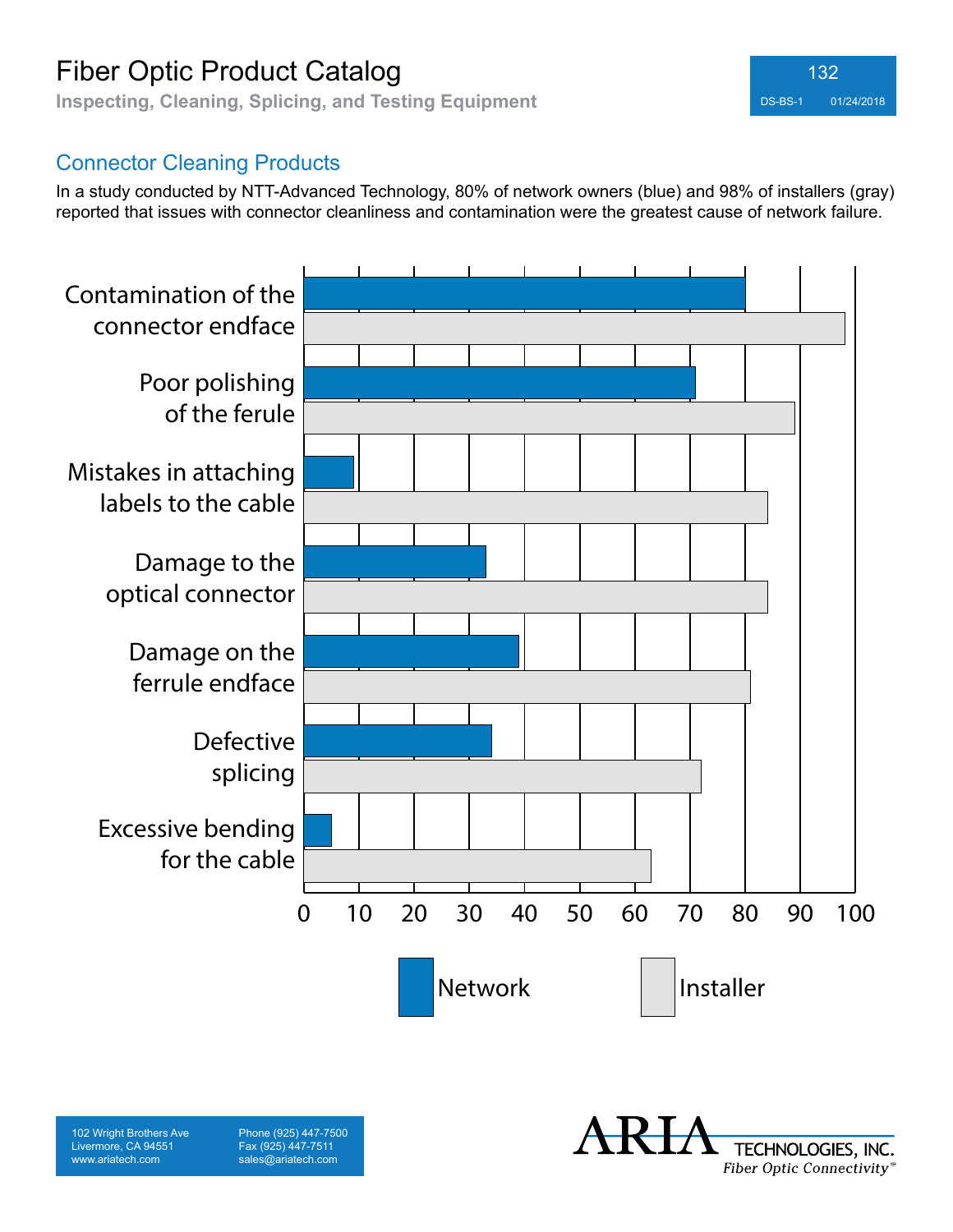**Inspecting, Cleaning, Splicing, and Testing Equipment** DS-BS-1 01/24/2018

# Connector Cleaning Products NTT-ME Cletop Products

| <b>Product Name</b>            | <b>Part Number</b> | <b>Description</b>       |
|--------------------------------|--------------------|--------------------------|
| Cletop Type-A Cassette         | <b>CLRSL</b>       | 1 pc (2-slotted window)  |
| Cletop Type-B Cassette         | <b>CLROP</b>       | 1 pc (Open window)       |
| Cletop MPO Cassette            | <b>CLRMP</b>       | 1 pc (Open MPO window)   |
| Cletop MT-RJ Cassette          | <b>CLRMT</b>       | 1 pc (Open MT-RJ window) |
| Cletop S Type-A Cassette       | <b>CLRSA</b>       | 1 pc (2-slotted window)  |
| Cletop S Type-B Cassette       | <b>CLRSB</b>       | 1 pc (Open window)       |
| <b>Cletop Replacement Reel</b> | <b>CLETR</b>       | 1 case (6 reels)         |
| Cletop Stick 1.25mm            | CLST <sub>12</sub> | 1 case (200 pcs)         |
| Cletop Stick 2.50mm            | CLST <sub>25</sub> | 1 case (200 pcs)         |



۰

### NTT-AT Reel Cleaner Products

| <b>Product Name</b>          | <b>Part Number</b> | <b>Description</b>         |
|------------------------------|--------------------|----------------------------|
| Reel Cleaner Cassette - SL   | <b>FCRSL</b>       | 1 pc (2-slotted window)    |
| Reel Cleaner Cassette -OP    | <b>FCROP</b>       | 1 pc (Open window)         |
| Reel Cleaner Cassette -MPO   | <b>FCRMP</b>       | 1 pc (Open MPO window)     |
| Reel Cleaner Cassette -MT-RJ | <b>FCRMT</b>       | 1 pc (Open MT-RJ window)   |
| <b>Replacement Reel</b>      | <b>FCRRF</b>       | 1 case (6 reels)           |
| <b>Card Cleaner</b>          | <b>FCRWH</b>       | 1 pc (with 10 sheets)      |
| <b>Card Cleaner Refill</b>   | <b>FCCRF</b>       | 1 box (10 pack=100 sheets) |
| Stick Cleaner 1.25mm         | FCST <sub>12</sub> | 1 case (200 pcs)           |
| Stick Cleaner 2.50mm         | FCST <sub>25</sub> | 1 case (200 pcs)           |



102 Wright Brothers Ave Livermore, CA 94551 www.ariatech.com

Phone (925) 447-7500 Fax (925) 447-7511 sales@ariatech.com